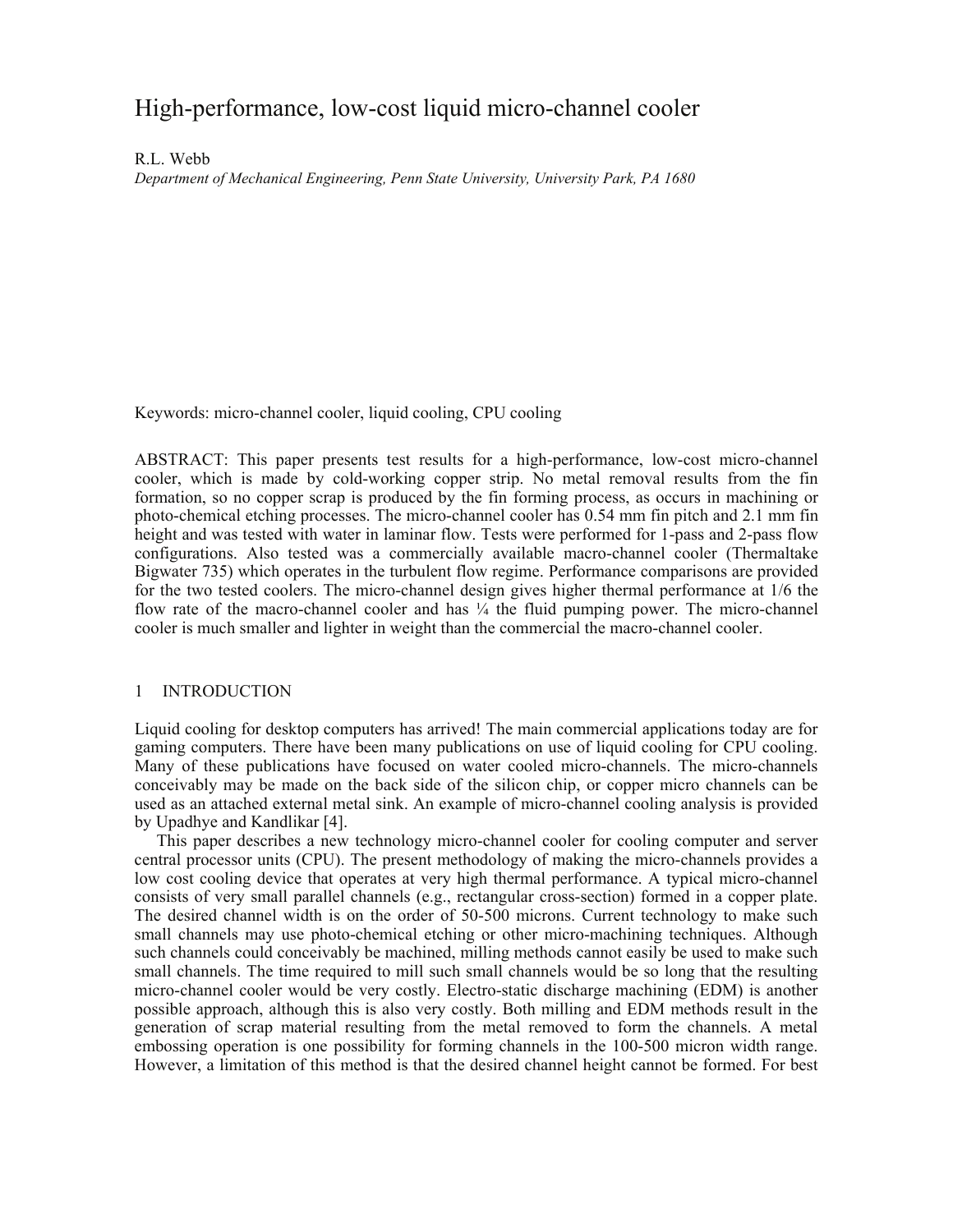performance, one desires a channel height 5-to-10 times the channel width. Further, one desires the fin thickness that separates the channels to be quite small – on the order of 100-250 microns.

Examination of the present commercial applications for desktop liquid cooling shows that liquid coolers typically does not use "micro-channels." Rather, they use "macro-channels" machined into a copper block. An example is the Thermaltake "Bigwater 735" waterblock [Thermaltake, (2006)], which is shown in Figure 1. The 4.5 mm wide x 10 mm deep serpentine channel is milled from a copper block. This device operates in the turbulent flow regime. The overall dimensions of the Figure 1 waterblock are  $77\times70$  mm, plus a  $48\times5$  mm round spreader on the base. The overall thickness of the copper block is 13.5 mm. Intel (2006) has also developed a liquid cooling device. Both the Thermaltake and Intel liquid cooling solutions operate at a substantially higher liquid flow rate than that of the present micro-channel cooler. The Intel cooler operates at 3.78 l/min and the measured balance point of the Thermaltake cooler is 2.28 l/min.



Figure 1 a) Thermaltake "Bigwater" waterblock having one serpentine channel 4.5 mm wide x 10 mm deep, b) Side view with Plexiglas cover and fluid connectors.



Figure 2. Copper micro-channels used in present work, described as "Fin-H."

## 2 PRESENT MICRO-CHANNEL CONCEPT

The channels are formed by a high-speed proprietary operation without generation of any scrap material. A key feature of the present technology is to make the fins thin and high. The channel height divided by the channel width is defined as the "channel aspect ratio." The fin height divided by the fin thickness is defined as the "fin aspect ratio." It is highly desirable that both the channel aspect ratio and the fin aspect ratio be large. A high channel aspect ratio provides large surface area for heat transfer, while a large fin aspect ratio will minimize material content. The coolant pressure drop is also influenced by the channel aspect ratio. A large channel aspect ratio is desired to minimize the coolant pressure drop. Because the channels are so small, they will operate in the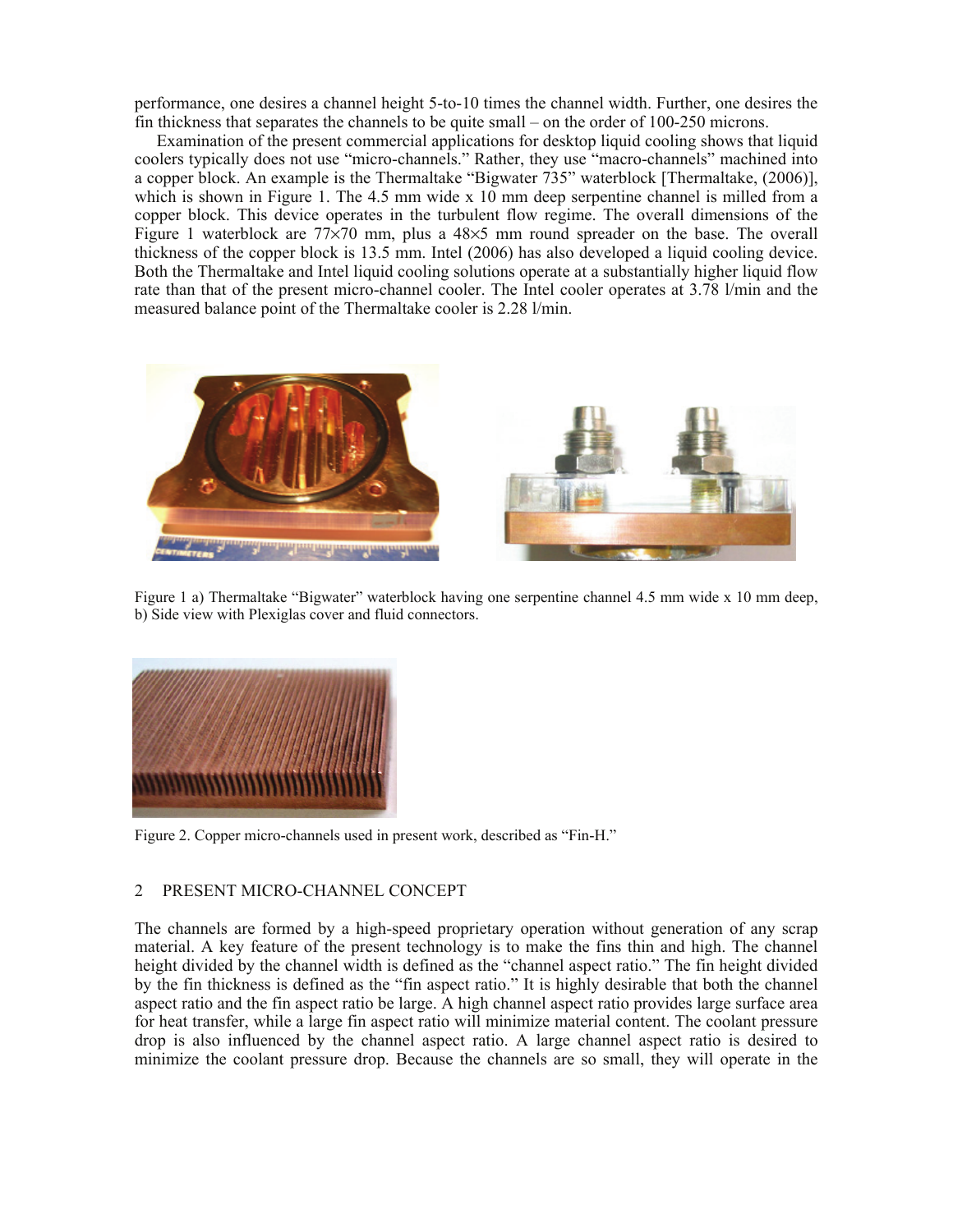laminar flow regime for practical applications. The channels used in the present work are shown in Figure 2 and are designated as geometry "Fin-H." These channels have 7.4 channel aspect ratio and 8.0 fin aspect ratio. The channel hydraulic diameter  $(D<sub>b</sub>)$  is 0.491 mm.

A second factor in selection of the micro-channel cooler design is the plan area and the liquid flow circuiting. Combined analytical and experimental evaluation of the Figure 2 micro-channels resulted in selection of a micro-channel 25 mm wide with 20 mm flow length. This is sufficient to provide high performance heat removal for the current generation of desktop computers. If needed, the flow length could be increased to obtain higher performance.

Both single-pass and two-passes on the water side were evaluated analytically and experimentally. Because the flow is in the laminar regime, the coolant heat transfer coefficient is independent of coolant velocity. However, a 2-pass design will have about 4-times the pressure drop of a 1-pass design. A key concern of the 1-pass design is whether flow mal-distribution will exist in the multiple parallel channels. Experimental results on 1-pass a 2-pass designs showed no loss of thermal performance in the 1-pass design, relative to the 2-pass design. Hence, the 1-pass design is preferred, because of its much lower coolant pressure drop.

Figure 3 shows a prototype configuration of the 1-pass design having 20 mm micro-channel flow length. This sample was made with 10 mm flow length in the entrance and exit manifolds. However additional work showed that the preferred version has 7.0 mm flow length in the entrance and exit manifolds.

### 3 EXPERIMENTAL PROGRAM

Figure 3b shows the test configuration for the micro-channel cooler. This consists of the Figure 3a micro-channel cooler, a 45 mm long, 16 mm square cross-section copper block, and a copper heater block, in which two 150 W, 6.35 mm diameter, electric cartridge heaters are inserted. Three 1.0 mm diameter Type K thermocouples are inserted in holes drilled at 5.0 mm pitch in the 16 mm square copper block. The thermal conductivity of the copper block is known and is 391 W/m-K. The heat flux is measured by the temperature gradient in the copper block, and hot surface temperature at the micro-channel surface is obtained from extrapolation of the temperature gradient measured by the three thermocouples. The tests were done using water flow in the micro-channels.

The material thickness below the Figure 3b micro-channels is 2.5 mm, and is 1.5 mm in the manifold water inlet and exit regions.





Figure 3. a) Prototype test sample of 1-pass micro-channel cooler with 20 mm micro-channel flow length, b) Test setup illustrated for a 2-pass design.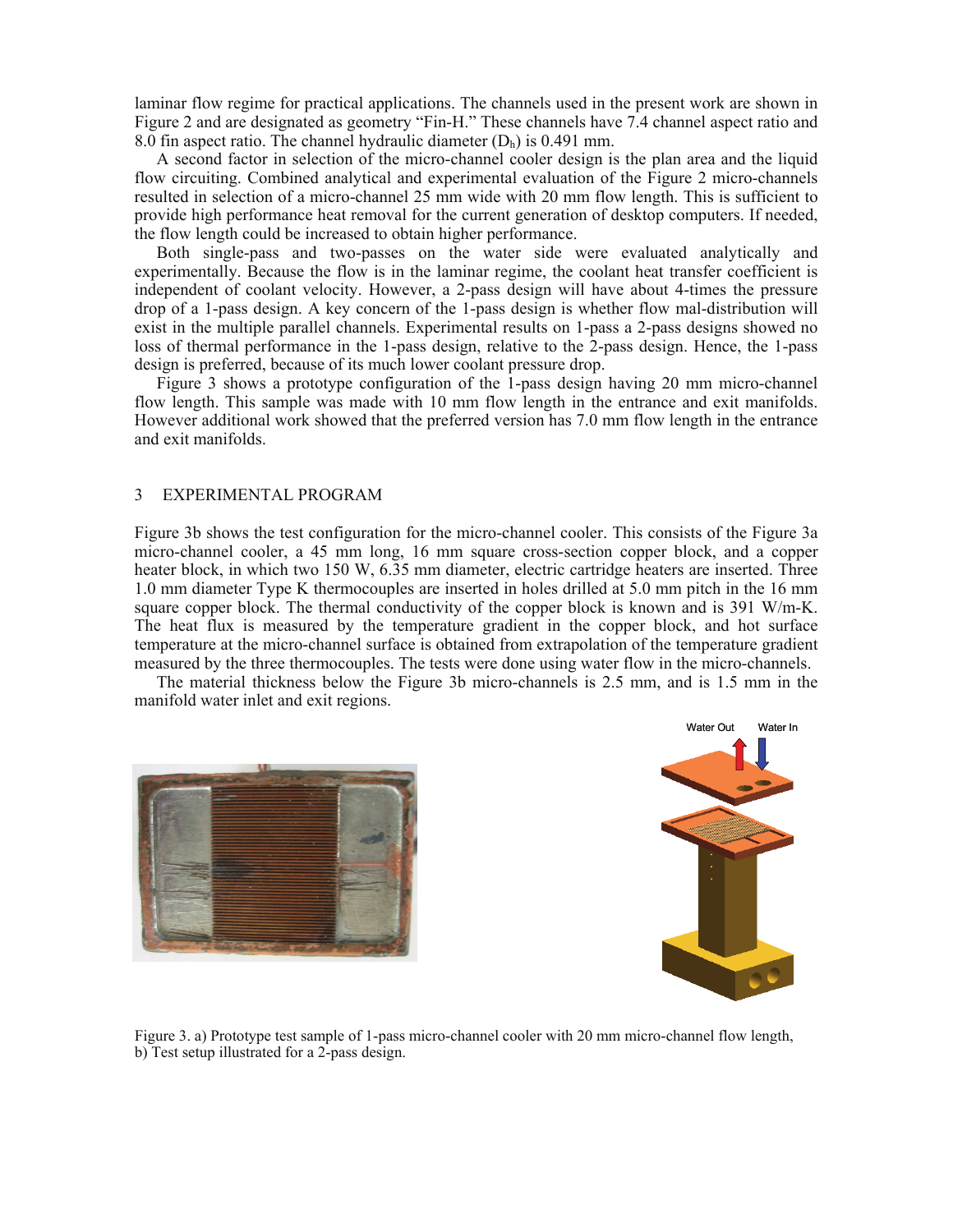

Figure 4. R<sub>tot</sub> of 1-pass vs. 2-pass micro-channel coolers.



Figure 5. Measured pressure drop for the 1-pass and 2-pass micro-channel design and for the Figure 1 Thermaltake "waterblock."

Figure 4 shows the measured thermal performance of the micro-channel cooler (Fin-H) for approximately 110 W input. The  $R_{\text{tot}}$  is defined as

$$
R_{tot} = \Delta T_{lm} / q \tag{1}
$$

where  $\Delta T_{lm}$  is the log-mean temperature difference, which is defined in terms of (T<sub>hot</sub> – T<sub>c,out</sub>) and  $(T_{hot} - T_{c,in})$ . Note that  $R_{tot}$  is NOT defined in terms of the ITD, as frequently found in the electronic cooling literature. Use of the conventional Equation (1) definition results in  $R_{tot} = 1/UA$ . Reasons for defining  $R_{\text{tot}}$  in terms of  $\Delta T_{\text{lm}}$  are discussed by Webb (2007).

The  $R_{\text{tot}}$  is composed of two component thermal resistances, the micro-channel convection resistance ( $R_{conv}$ ) and the spreading resistance ( $R_{sp}$ ). The thermal conduction resistance in the 2.1 mm high fins is neglected, because the calculated fin efficiency was approximately 98%.

Calculation of the spreading resistance is ambiguous, because the spreader thickness is 2.5 mm in the 20 $\times$ 25 mm micro-channel region and 1.5 mm in the manifold region. However, the R<sub>sp</sub> and  $R_{conv}$  were iteratively calculated using the experimental  $R_{tot}$  16×16 mm source area, and 20×25 mm spreader area. The equation of Lee et al. (1995) was used to calculate the spreading resistance. This calculation showed that  $R_{\text{conv}}/R_{\text{tot}} = 0.52$ .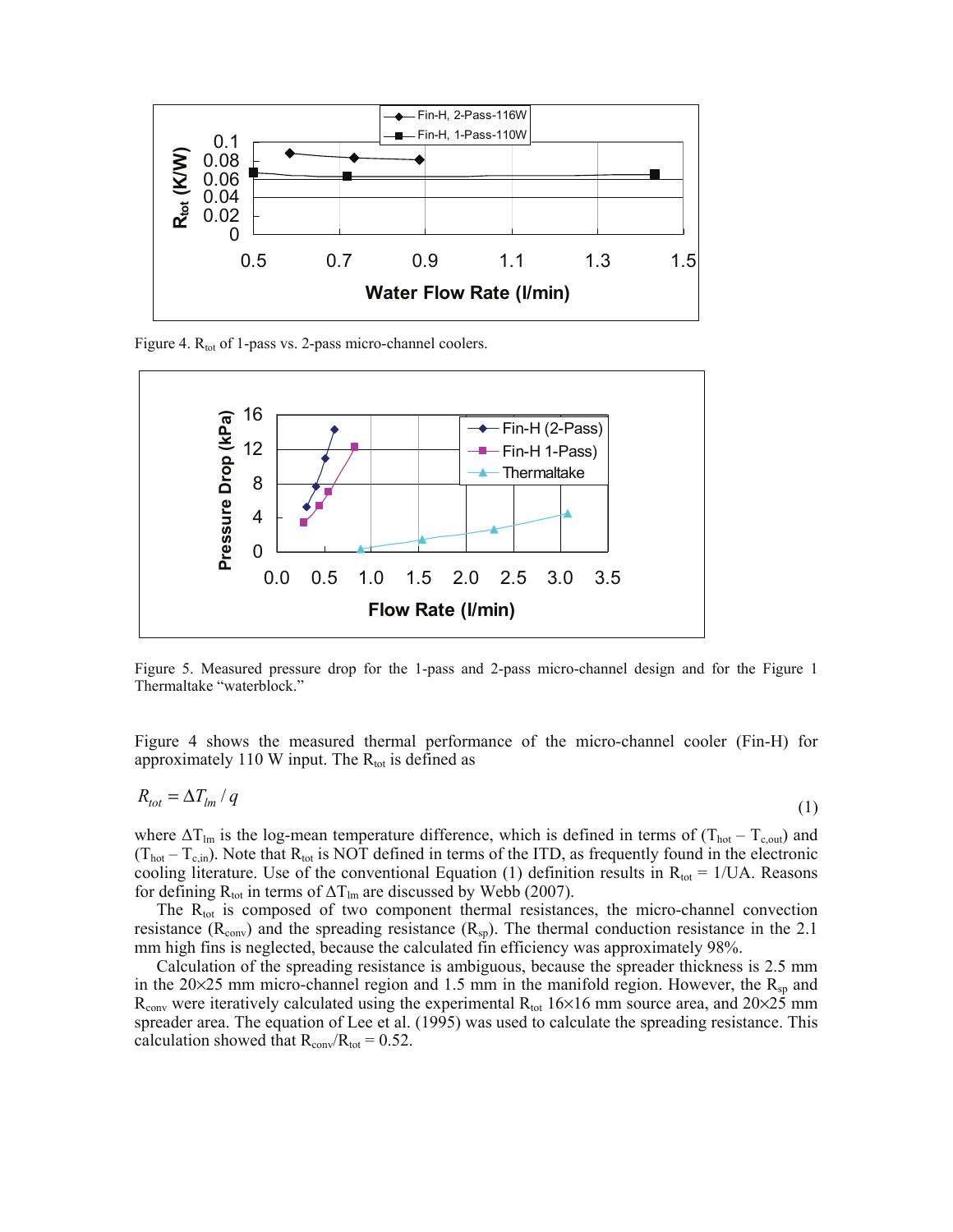Figure 4 shows that  $R_{tot} = 0.063$  K/W for the 1-pass design and 0.08 K/W for the 2-pass design. The author was initially concerned that the 1-pass design may yield higher  $R_{tot}$  than for the 2-pass design, because of possible flow mal-distribution. However, as shown in Figure 4, this is problem did not occur. The flow rate was well within the laminar flow regime for all test points. The highest Reynolds number was 522, which was for the highest flow rate with the 2-pass design.

Figure 5 shows the measured pressure drop for the 1-pass and 2-pass designs. The pressure drop of the 1-pass design is only 38% that of the 2-pass design. Because the 1-pass design gives lower  $R_{\text{tot}}$  and lower pressure drop, this design is preferred. Figure 5 also shows the measured pressure drop for the Figure 1 Thermaltake Bigwater 735 cooler. The measured balance point in the Thermaltake cooling system was found to be at 2.28 l/min.

#### 4 DISCUSSION

Figure 6 shows the measured  $R_{\text{tot}}$  for the present 1-pass micro-channel cooler and the Thermaltake cooler. At the 2.28 l/min system balance point, the Thermaltake cooler provides  $R_{tot} = 0.106$  K/W. The operating point selected for the present 1-pass micro-channels is 0.36 l/min – only 16% of the flow rate in the Thermaltake waterblock.



Figure 6. Comparison of  $R_{tot}$  for 1-pass micro-channel cooler and Thermaltake cooler.



Figure 7. Thermal effectiveness vs. water flow rate for micro-channel cooler vs. Thermaltake.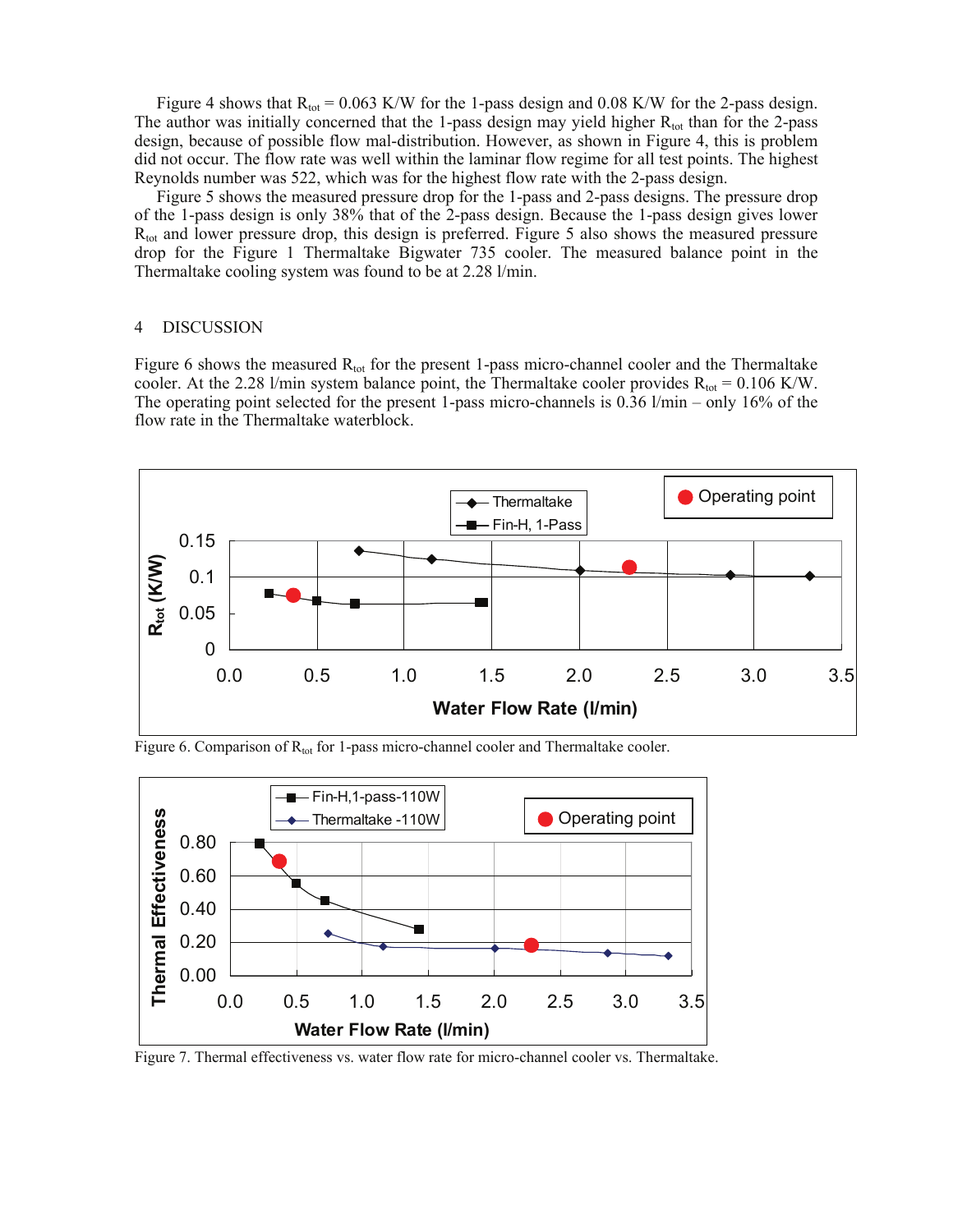Figure 7 shows heat-exchanger thermal effectiveness (ε) of the present 1-pass micro-channels and the Thermaltake cooler. Note that the Thermaltake operates at very low thermal effectiveness (15%) at its 2.28 l/min balance point. At the 0.36 l/min operating point selected for the present 1 passmicro-channel design, the thermal effectiveness is 0.63.

Table 1 compares the present 1-pass micro-channel thermal performance with that of the Thermaltake cooler at the operating point of each design. At the respective operating points, the present micro-channel design gives  $29\%$  lower R<sub>tot</sub> and  $60\%$  higher water pressure drop. However, the pumping power ratio (volume flow rate  $\times$  pressure drop) of the present micro-channel design is only 25% that of the Thermaltake cooler.

| Geometry        | Flow<br>(l/m) | $R_{\text{tot}}$<br>(K/W) | Thermal<br>Effect. | $\Delta p$<br>(kPa) | <b>Flow Power</b><br>$N-m/s^2$ |
|-----------------|---------------|---------------------------|--------------------|---------------------|--------------------------------|
| $Fin-H(1-pass)$ | 0.36          | 0.075                     | 0.65               | 4.20                | 0.025                          |
| Thermaltake     | 2.28          | 0.105                     | 0.15               | 2.62                | 0.100                          |

Table 1. Comparison of performance at 110 W input.

The micro-channel cooler product design is illustrated in Figure 8. Comparison with the Figure 1Thermaltake cooler shows that the Figure 8 design is much smaller and lighter in weight. The compact Figure 8 design may also be applied for cooling of CPUs in servers.

Although it is possible to make an all aluminum design similar to Figure 8, the approximately 50% lower thermal conductivity of aluminum design will not have the performance of the all copper design. Further, it would be difficult to attach aluminum micro-channels to a copper heat spreader without an added interface thermal resistance. In addition, water can be used as the working fluid in a copper cooler, without a corrosion inhibiter, as would be required in an aluminum cooler.



Figure 8. Illustration of fabricated micro-channel cooler.